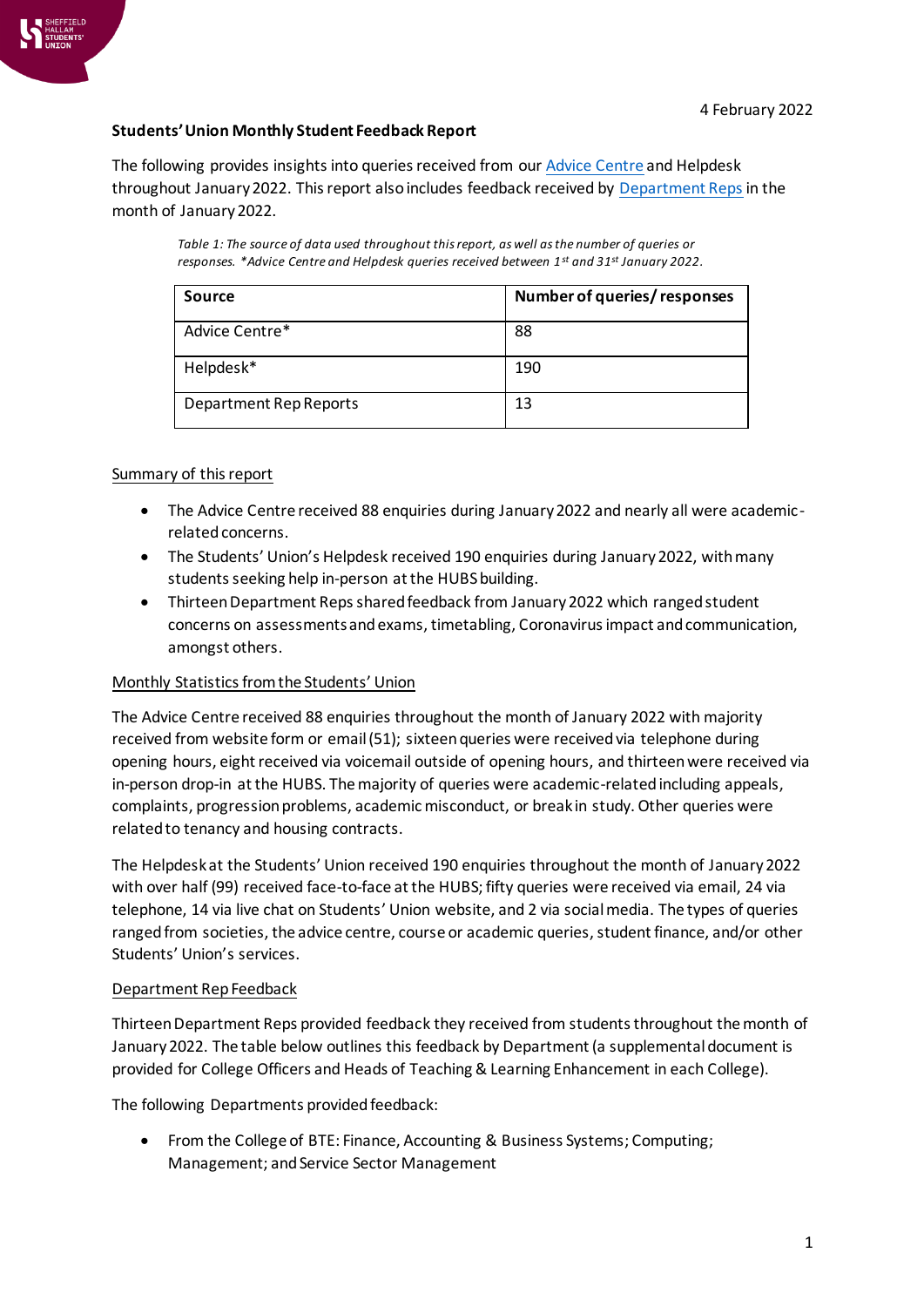- From the College of HWLS: Biosciences & Chemistry; Social Work, Social Care, & Community Studies; Allied Health Professions; and the Academy of Sport & Physical Activity
- From the College of SSA: Humanities; Education; Natural & Built Environment; Psychology, Sociology & Politics; Law & Criminology

| Feedback theme & detail by Department                                                                                                                                                                                                                                          | Department(s) reporting                                 |  |
|--------------------------------------------------------------------------------------------------------------------------------------------------------------------------------------------------------------------------------------------------------------------------------|---------------------------------------------------------|--|
| Assessment and exams:                                                                                                                                                                                                                                                          |                                                         |  |
| Concerns around the wordcount on the Cybersecurity<br>٠<br>module. Currently Reps believe the actions taken so far are<br>not enough.                                                                                                                                          | Computing                                               |  |
| Concerns around the amount of assessments student have at<br>$\bullet$<br>once. They believe they need more time to digest the<br>information they are learning rather than just focusing on                                                                                   | Service sector management                               |  |
| assessments.<br>Issues during the Christmas Break relating to extensions due<br>٠<br>to COVID and IT problems.                                                                                                                                                                 | <b>Biosciences and Chemistry</b>                        |  |
| Concerns raised about the amount of time given to complete<br>$\bullet$<br>an exam. Students felt as though the standard of exam was as<br>high as last year, however with a considerably less amount of<br>time to complete it (24 hours down to 4).                          |                                                         |  |
| Issues around applying for extensions when assessment<br>٠<br>deadline was the 5 <sup>th</sup> of January and the University opened on<br>the 4 <sup>th</sup> of January, created a large amount of stress for<br>students. Suggested not having assessment deadlines so close | Social Work, Social Care &<br><b>Community Studies</b>  |  |
| to the holidays.<br>Delays to feedback from assessments (delayed by a week) and<br>a lack of communication around this.                                                                                                                                                        | Natural & Built Environment                             |  |
| Teaching and learning                                                                                                                                                                                                                                                          |                                                         |  |
| Some students unhappy with all their seminars and lectures<br>are now on campus. Needs to be taken into account that<br>different students may want different things in relation to<br>online vs campus teaching.                                                              | Social Work & Social Care &<br><b>Community Studies</b> |  |
| Staff not turning up to on campus teaching.<br>Regular feedback about timetabling being an issue.                                                                                                                                                                              | <b>Allied Health Professions</b>                        |  |
| Application and response time for learning agreements, some<br>students having issues with the application form and others<br>experiencing long response times.                                                                                                                | <b>Biosciences &amp; Chemistry</b>                      |  |
| Lack of effort from lecturers, some students felt that lecturers<br>$\bullet$<br>were invested and cared for students during the pandemic<br>but not this year.                                                                                                                |                                                         |  |
| Length of this semester (12/13) weeks has created some<br>worries around whether students might lose momentum or<br>struggle to keep up especially as there is no reading week.<br>Plan is to include more field trips to break up the semester.                               | Humanities                                              |  |
| Issues around learning contracts has been raised. Starting<br>with the application process, tutors failing to read contracts,<br>queries regarding the new university wide policy of extra time                                                                                | Education                                               |  |